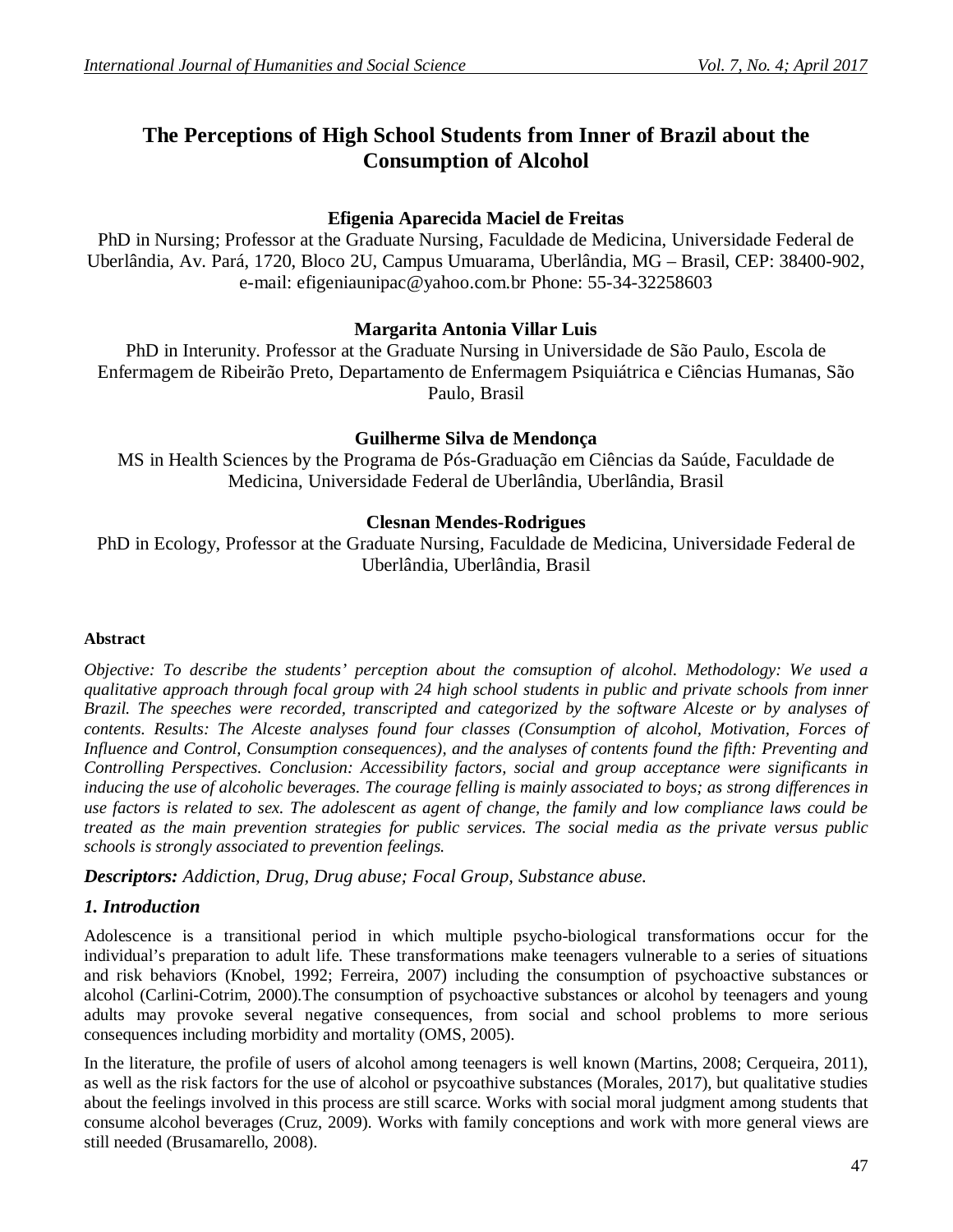Knowing the perceptions, expectations and feelings of students about use as much alcohol as of psychoactive substances is a key point and initial construction of public policies of prevention. It still becomes more relevant in the context of schools, where students share their feelings with each other. The school is an ideal scenario for the implementation of these policies (Silva, 2016). In this sense, this study's goal is to describe the students' perception about the use and abuse of alcohol from schools of inner of Brazil.

#### *Material and Methods*

This is a qualitative approach research that was carried out in a inner Brazilian city in Minas Gerais state, Uberlândia, that has for the census of IBGE (2010) measured 604,013 inhabitants, per capita income of R\$1,126.57 (USD\$ 660,35; R\$ 1.706 = USD\$ 1) and a broad educational network: elementary school (n = 74,569) students), high school ( $n = 28,204$  students) and university ( $n = 32,666$  students). Three public and one private school located in different areas of the city that covering different social and economic levels, picked out by lot, were part of the study. The sampling was by convenience, based on the decision of the school to participate in the search.

Were exanimate 24 high school students, six of each four studied school. The inclusion criteria were voluntary participation acceptance of the student and parent/guardian contentment with signature of the Informed Consent Form. This sampling also was by convenience once depends from the participation acceptance. Was granted to all the participants' anonymity and the right to not participate in the study (exclusion in any time).

It was used as research strategy a focal group that enables the gathering of information about the topic, from dialogue and debate with and among the group (Martins, 2008). The students were interviewed in groups from six students, were sample 24 students.

The meetings with the participants happened in private rooms conceded by the participating schools and they had maximum duration of 50 minutes. The application of focal group followed a script with the following guiding questions: What do you think about the consumption of alcohol and other drugs by young people? What motivates teenagers to consume alcohol and other drugs? What are the possible consequences for the consumption of alcohol and other drugs by young people? To this technique, it was taking into consideration the recommended steps: a mediator responsible for the beginning, motivation, development and conclusion of the debates; a reporter and an observer. The speeches were recorded through digital media and fully transcripted. The speeches were one nurse and one nursing trained student. The study followed ethical principles and had the approval of the research ethics committee from Federal University of Uberlândia (under number 1035/2010).

It was used the software Alceste 4.5 (*Analyse Lexicale par Contexte d'um Ensemble de Segments de Texte*) for speech analysis. The software allows a quali-quantitative analysis of textual data having as base laws of vocabulary distribution (cluster analysis), through different stages of discursive material segmentation (Alceste, 1990). We used only the qualitative approach. Such analysis consists in divide the elementary context units (small sentences) in several classes, depending on the vocabulary they have, from the Chi-square meaning test. From this point, the software showed the text segmentation and the class formation in a dendogram (a diagram that organizes certain variables), in which originated the items that contemplate the perceptions of the participants about the investigated topic.

The Alceste software found four classes categorized in Consumption of alcohol, Motivation, Forces of Influence and Control, Consumption consequences. After the analysis performed by the program transcripts a fifth category was identified by researchers, by analyzing the content following (Bardin, 2011), which emerged a class that was named Prevention and Control Perspectives.

### *Results*

Four classes derived from descending hierarchical analysis were established through analysis by Alceste 4.5. The classes found were Consumption of Alchool; Motivation; Forces of Influence and Control; and Consumption consequences.

In addition to these four classes, a fifth one was identified in the students' testimonies and portrays their vision in relation to young people's behavior regarding the consumption of psychoactive substances to the future. This class was named Prevention and Control Perspectives.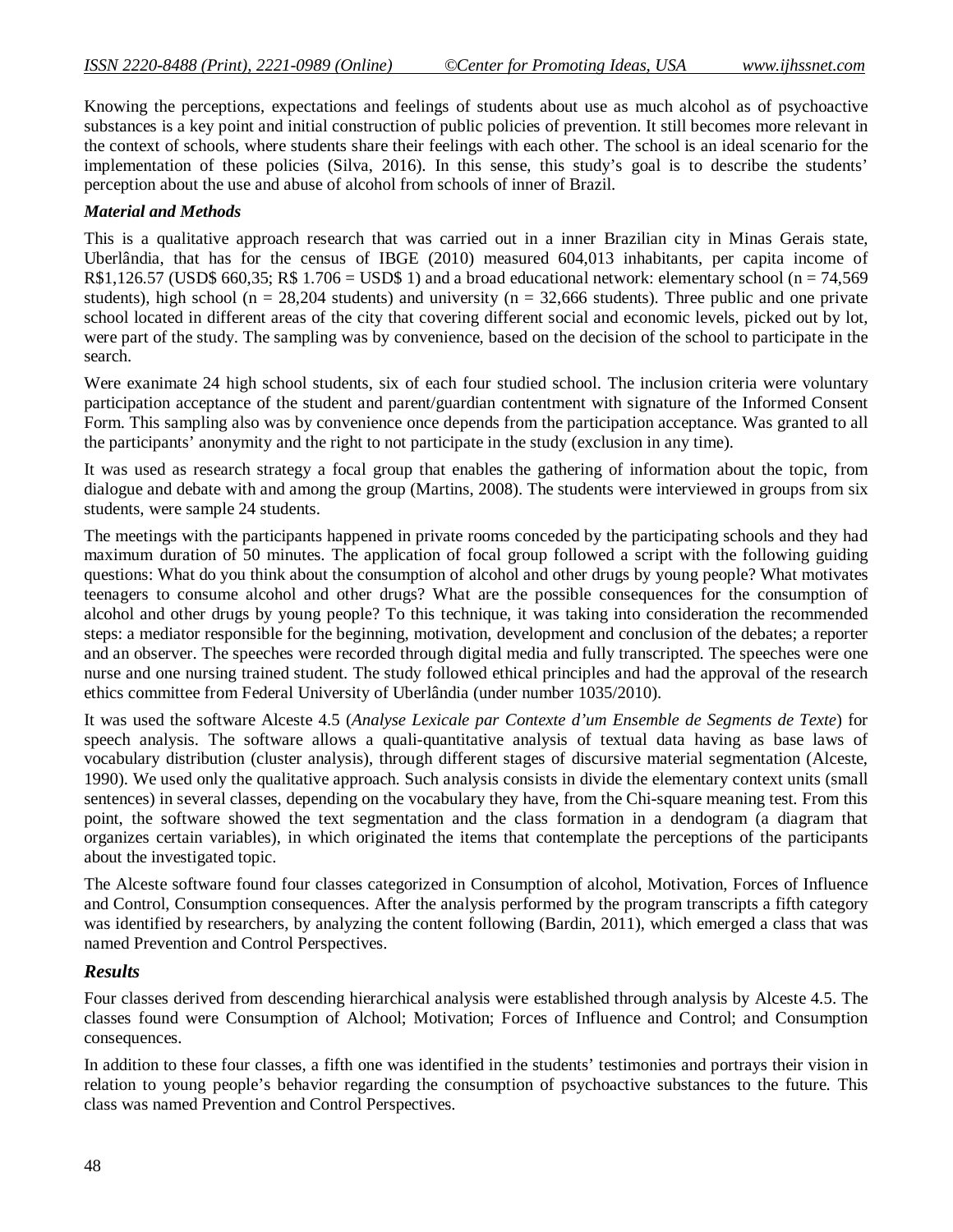# *Discussion*

#### **Classes 1: Consumption of Alchool**

The consumption of alcoholic beverages was reported by the students as a common and advanced habit that permeates adolescent's universe. The drinking *binge* habit became evident as most of young people admitted that they not drink moderately, and this is becoming a habit among adolescents and young adult groups as something socially tolerated. They have noticed and reported an availability of alcoholic beverages "*everywhere today*", (re)affirming that this is really a usual and accepted practice among young people:

*"It's here and today there's everywhere and it's advancing… and most teenagers drink".* 

#### *"There is a lot, but it's not always moderated".*

A study with young students has showed that the risk behavior of higher occurrence is regarding the consumption of psychoactive substances, among them alcoholic beverages (Carlini-Cotrim, 2000). It's disturbing the interviewees' speech as they talk about alcohol consumption as something "advanced" and common among them, as the growth and development process and the transformations by which they go through are also results of the social context in which they are inserted in, something that might make them consider this habit not as common, underestimating the risk inherent to it. The prevalence of binge drinking was related to high and was associated with low socioeconomic status and alcohol consumption by the best friend (Paiva, 2015). They have also pointed out the consumption places, the easiness to purchase and the most consumed drinks, highlighting distillated beverages mixed with soft drinks and juices, which it's worrying considering their high alcohol content, especially vodka, mentioned as one of the major drinks consumed by this public. It gets our attention the behavior, attitude of acceptance and the valuation of alcoholic beverage as source of pleasure, sometimes described as "fuel" to festivity and pleasure being a feeling present in many speeches as:

*"In most parties there must be beer, there must be some alcoholic beverage, without drinks the party is dull, not fun".*

*"What the students drink the most is beer, vodka, "pinga", a mix of ice and vodka and "guaraná". They buy vodka because it's cheaper, mix it with juice. They drink it pure too".*

The overvaluation of alcoholic beverage shown by the students regarding the impossibility of distracting themselves among their peers without alcohol is an attitude that increases exposure to vulnerabilities in a specific period of adolescence, in which they consider themselves to be invulnerable and indestructible, with the need to try new things and challenge the danger (Knobel, 1992). The same behavior in relation to alcohol consumption was observed in a study with adolescent students in Spain which associates alcohol consumption to the Mediterranean culture leisure shared between friends and family, civic and religious festivities and others (Jimenez, 2009). This seems to justify the permittivity observed in the interviewees' speeches as they related the alcohol as a major element in the festive atmosphere.

Despite the existence of the Law prohibiting the sale of alcoholic beverages to people less than 18 years old in Brazil (1996), accessibility was reported by the group. Paradoxically, it's noticed that the students demonstrate illegality knowledge and criticized how easy it is to buy alcoholic beverages to people less than 18 years old (minors), despite the critic; they admitted having an important role in regard to the consumption and the purchase of alcoholic beverages in several places:

*"It's easy to buy even if you're underage, everybody buys it, everybody sells it, what they want is to sell".*

*"There isn't supervision, they don't want to know about the law, they just want the money, and they even sell to kids".*

*"It's easily sold in the supermarket; the guys buy a little vodka to mix with soft drinks or juice".*

Studies carried out in other places in Brazil have confirmed these statements about the easiness of buying alcoholic beverages in commercial establishments even being under 18 years old (Vieira, 2007; Romano, 2007).

The results of this study as well as the others prove that alcoholic beverages are fully available to minors. It warns to the fact that the easy access can become a contributing factor to the consumption, once it's evident the lack of rigor in the Law's application.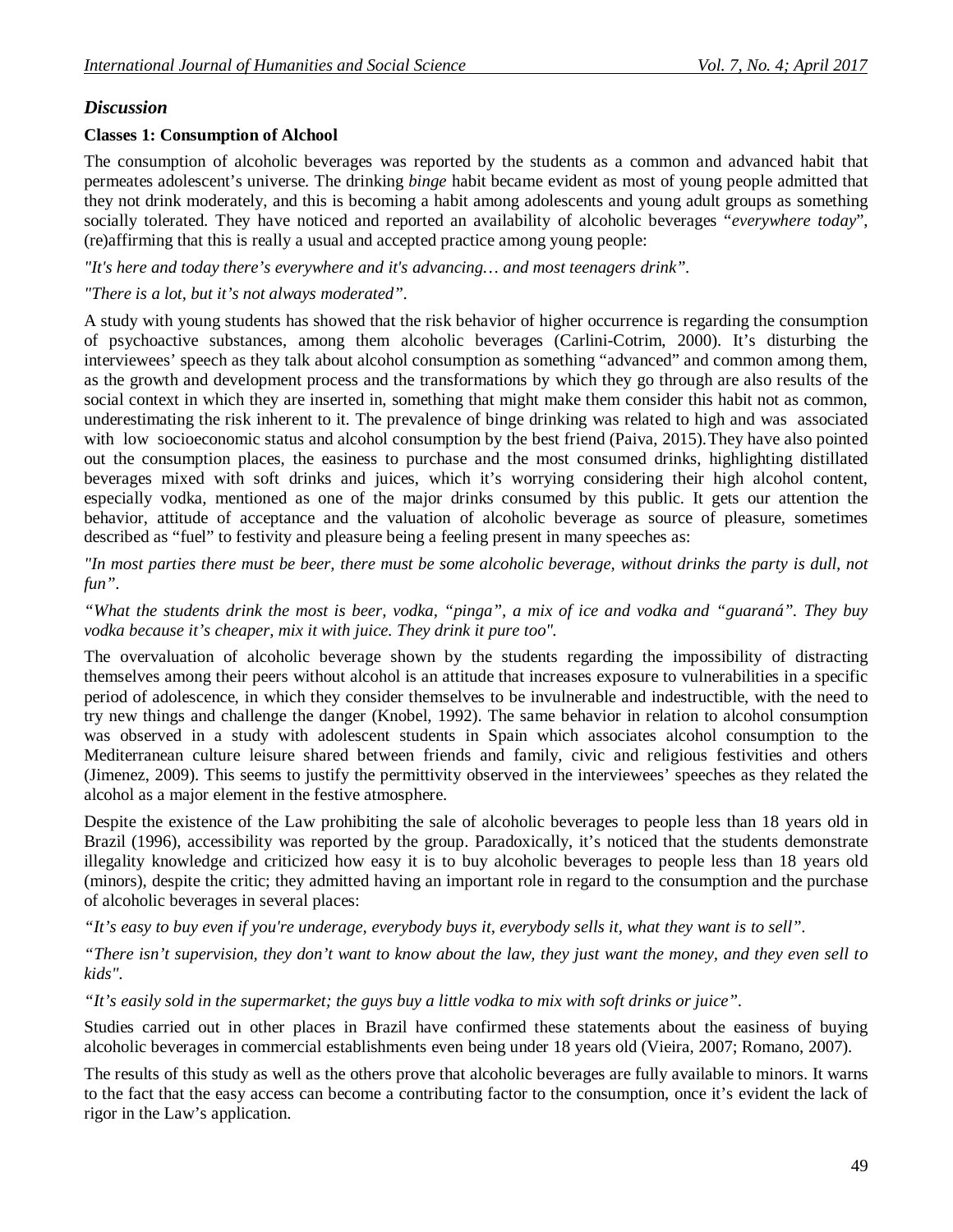The group highlighted the media's power that influences and encourages the consumption of alcoholic beverages by young people with regular appeals through advertisements with cheerful places, beautiful and happy people conveying a message of power and conquest linked to alcohol consumption:

*"The best TV commercials are beer commercials; alcohol is always linked to fun, beautiful people and sports. If the media had another posture, but big alcoholic beverages companies are very powerful and the media is not going against these companies, the media is very attached to these big companies".*

When the media's posture was questionated, it's noticed a critic to alcoholic beverage commercials, especially the ones about beer. This perception and positioning of the students is important, considering that studies warn to the daily information that teenagers and children have through the media, inadequate to their needs or disproportionate to their development stages, which may influence incorporation of ethical, moral and sexual concepts in a simplified and trivialized way. Regarding this topic, a research (Ellickson, 2005) has shown that exposition and attractiveness of alcoholic beverages are related to a much bigger expectation of future consumption and with a greater and earlier consumption, especially among teenagers and young adults. There is a positive relation between appreciation, exposition and alcohol consumption among adolescents. The alcohol use also could expose these adolescents to other drugs. The practice of binge drinking among adolescents was associated with marijuana use, as well as cocaine and inhalants (Raposoa, 2016).

# *Classes 2: Motivation*

The motive for the consumption of alcoholic beverages has been referred to as acceptance criteria to entering a particular or specific group. They've spoken of drinks as a facilitator to interpersonal relationships explaining that they drink to be confident to reach out to others, to talk and relate to people.

*"What motivates young people to drink is to have courage; I'm a very quiet person".* 

*"A lot to people isn't accepted in a group, but if they drink they are going to be accepted in the group".*

*"I drink to be confident to talk, to have conversations with people, dialogues".*

They also highlight the gender issue, claiming that boys use alcohol as a source of inspiration or courage to approach a girl.

*"To reaching out a girl, depending on the person, he doesn't have courage to talk to a girl, so he drinks a little to have courage".*

This confirms the trend among teenagers' groups that constitutes the syndrome of normal adolescence, which is in some ways important for structuring the adult identity, however, to use alcohol as a linking strategy may also have serious consequences in different levels.

In Brazil, studies have indicated that alcohol consumption is related to group behavior adopted by teenagers (De Micheli, 2002; Souza, 2010). International researches have also shown the same. Among students of Mexico City who had high alcohol consumption, one of the main expectations for consumption was alcohol as facilitator for group interaction (Mora-Rios, 2001). Alcohol consumption was also mentioned correlated positively and meaningful with consumption by family members and friends (Villarreal-González, 2010). Another statement that calls our attention is the exhibitionism attitude reported by some teenagers indicating characteristics of this phase of life mainly related to the search of establishing an identity in the adult world. An ambiguity attitude is observed, despite not liking to drink, they buy it and show off consuming it as something positive. In this case, to show off alcohol consumption seems to grant a grown up and powerful status:

*"There are also a lot of people who drinks to show off, who doesn't even like to drink, but they buy it and keep showing themselves off. Even when the drink is over, they keep showing themselves off".*

There's a sense of freedom provided by alcohol consumption that fills the youthful ideals when teenagers admit pleasure by the feeling caused by alcohol referring to it as "*drinking for pleasure*", and yet it alerts for the risk of increasing consumption in pursuit for greater pleasures.

*"If you drink, you'll feel lighter, and you'll drink more each time because the feeling is good".* 

Another important result is in respect to their choices in relation to drinking. If, on one hand, there's the group's pressure, on the other hand they highlight free will and the ability of self-policing regarding consumption limit for recreation, suggesting a potential to work with this audience.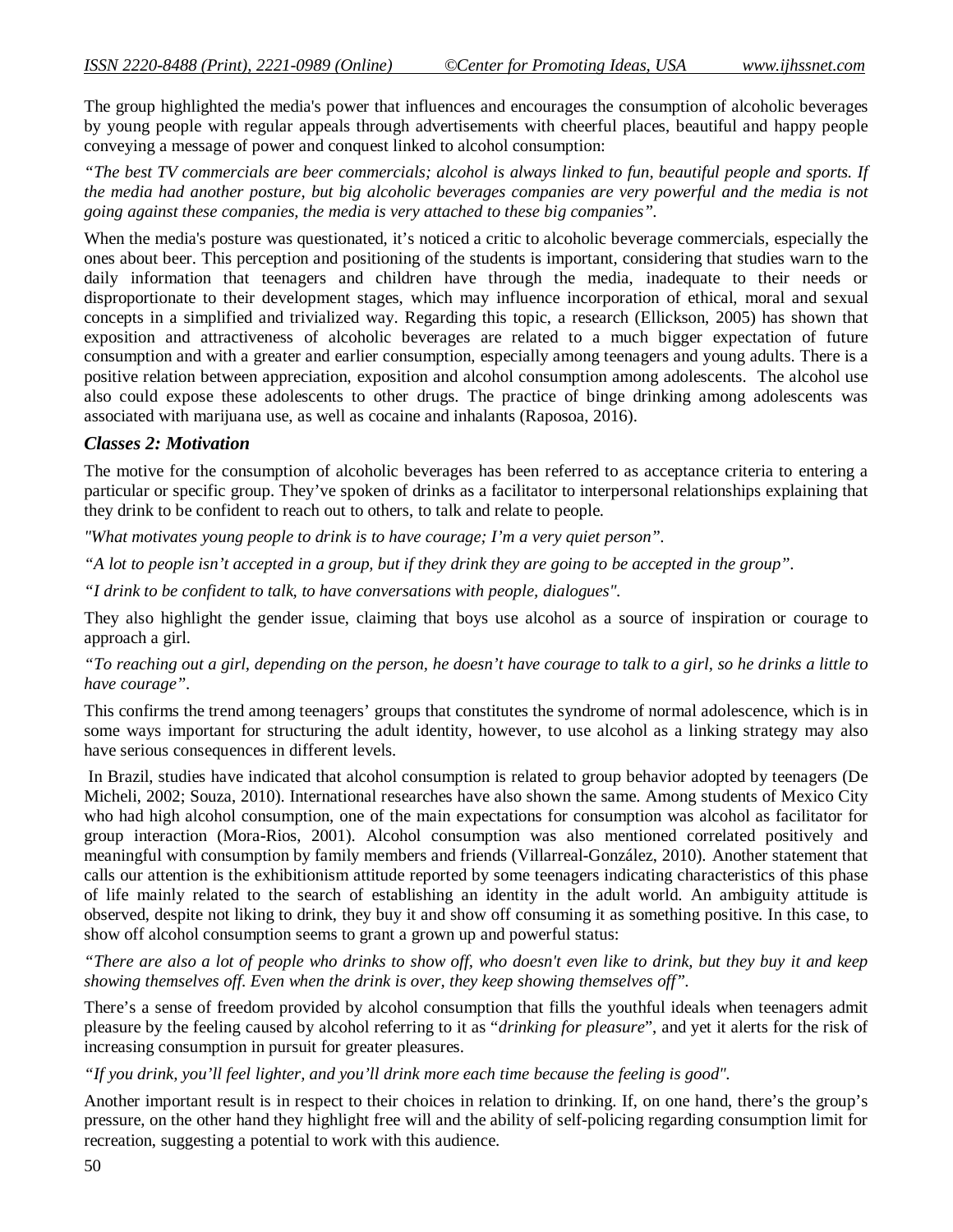The teenagers give clues of possible strategies to prevent and control the situation. They call the responsibility to themselves when talk about freedom in choosing whatever they want it or not. We noticed that the students take responsibility for their pleasure for alcohol consumption; however, they denied excessive consumption highlighting the limit aspect:

*"If the person wants to go, that person goes, but if that person doesn't want to go, that person doesn't go".*

*"There are people who know their limit. I'll go to have fun, I know my limit, when I get to my limit I stop, but other people don't, they think that as they don't have anything else to do they'll drink".*

Other studies indicate that teenagers sometimes draw the responsibility of their actions to themselves to take hold in the society as an adult (Knobel, 1992). Another study has also shown approach statements in relation to alcohol, many assumed like drinking "socially", in a learning demonstration of expression habit in social spaces and distance in relation to consumption of other drugs believed to be illegal (Ferreira, 2007).

"*To know my limit*" spoken by the students is related to "*know how to drink*" by pleasure. The expression "*know how to drink*" implies: not mixing alcoholic beverages; not emptying the cup too fast; not losing one's sense (among several explanations: to know when to stop); being firm when saying you don't want more; always eating something when drinking (Ferreira, 2007).

To the Brazilian Ministry of Health, information about "*knowing how to drink with responsibility and the consequences about the inappropriate use of alcohol*" are still not enough and they don't cover the high-risk population for consumption, adolescents and young adults (Brasil, 2004). For the interviewees, the purchase and sale of psychoactive substances is common not only in communities where they live but in different locations of the city. They know about this "market" and the easiness in acquiring such substances:

*"The drinks are cheaper, drugs are more expensive".*

*"Drugs in this town everybody buys any time they want, they know where to buy, there are everywhere, everywhere you go you find them, I go to the corner and I can find them there. I go out to go to a bar and there's there too".*

It's observed that the students attach greater accessibility to alcoholic beverages as the prices. They have reported that "*drug is more expensive*", demonstrating knowledge about who acquires this "*product*", the period of day, market places and values. It calls our attention how easy it's to access drugs as they mentioned "*there's everywhere, I go to the corner and there's there*", showing that to them the sale of illegal drugs is banal, something common that is part of their everyday lives. These announcements are worrying, considering this everyday environment as locus enabler that exacerbates the conditions for drug use, making young people target to the harassment of drug dealers.

These reports confirm what described in a different study that highlights the availability and presence of drugs in the community where they live as facilitators of use, since the excess of supply helps the access (De Micheli, 2002; Muza, 2002).

# *Classes 3: Forces of Influence and Control*

The meaning expressed in the students' report shows an ambiguity of family influence on alcohol consumption. They demonstrated a "family" valuation as both an authority able to protect them as to encourage them to consume by prescribing the model in the family environment. It's interesting to verify that the students recognize the family's importance, what's coherent with the literature regarding the family's organization as a factor of protection/vulnerability to the use/abuse of psychoactive substances (Pereira, 2011).

*"The base is a good family structure"*

*"The non family structure is the main one"*

Researches indicate that the lack of parental support, parents' drug use, negative attitudes, inability to control their children are some factors that may favor the use of alcohol and other drugs by teenagers. Not living with the parents, unfavorable family and personal situations, lack of relationship with parents and having divorced parents also have significant association with the beginning or continuation of consumption of alcohol and other drugs (Oliveira, 2005; Hernandez, 2007).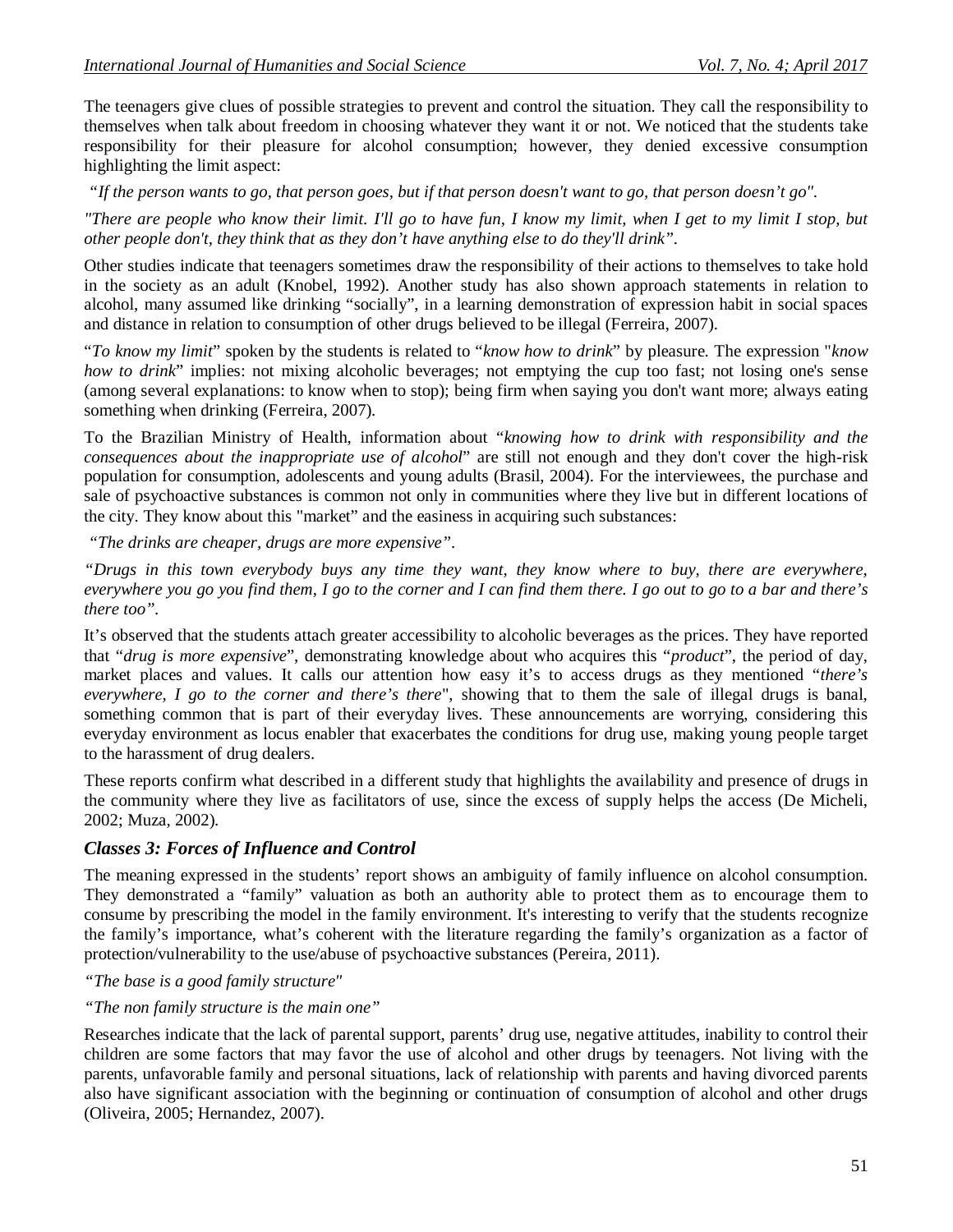Internationally, a study carried out among students from Monterrey, Mexico has shown a meaningful correlation between family history of alcohol consumption, consumption by friends and consumption by students (Hernandez, 2007).

As for measures to control and prevent, students believe there are still possibilities and have given suggestions like co-participating in the actions. They also included themselves in the proposals of prevention and control in an acknowledgment of the problem presenting them as part of the solution:

*"To have more laws, to extend those that already exist", "to work with the students, with young people".* 

*"More discussions, more clarification".*

*"Because you see a pack of cigarettes, for example, now it's even getting better, nowadays the pack of cigarettes' label and a tiny thin stripe says that it's forbidden to underage people".*

What was presented by the interviewees corroborates with the claim that teenagers have a creative potential and an ability to act as agent of change in the context which they live (Jimenez, 2009; Muza, 2002). Therefore, one of the best ways to work and have a relationship with teenagers is to be able to hear them and let them express their opinions. It's important to think about this potential as a possible strategy putting them as leading hole to health actions targeting this audience.

The gender issue when they said that boys drink more than girls was also reported, but they declared there are a great number of girls who drink. They still highlighted the difference in the treatment given by the father in relation to sons and daughters:

*"There's a bigger number of girls who don't drink, but it's still low the number of the ones who don't drink".* 

*"The boys drink more. It starts with the parents, my father gives much more freedom to my brother and I can't drink. Boys can drink, girls can't".*

We can see by these comments some concern with the number of girls who have a consumption posture, (re)affirming a social culture of higher acceptance of alcohol consumption by males. This increase of consumption by girls was pointed out in a population-based study (Strauch, 2009), which results have shown not to be a meaningful difference prevalence of such abuse among the genders, that may show a tendency to an equalization among both sex in relation to alcohol consumption.

Regarding the father's difference in treatment, the interviewees' comments pointed out a greater concern about this topic and the consumption of alcohol by the daughter, what can be interpreted as remains of a *machismo* culture in the children's education in relation to alcohol consumption. To consume alcoholic beverages can be interpreted as a masculinity symbol, being common for fathers to offer drinks to little boys and show how proud they are with that behavior (Zagury, 2003). That confirms alcohol consumption as a deeply-rooted cultural habit related to males (González, 2010).

### *Classes 4: Consumption consequences*

In the students' perception, alcohol consumption may have different levels of harmful consequences from episodes of negative personal exposition to tragedies like death.

*"My cousin is in her twenties, when she drinks she remembers nothing on the other day. But people take pictures, make videos, and when she wakes up and sees what she's done, she regrets and says that she'll never do that again. But she does it again on the other day because she likes it."* 

*"I know a case, the brother of a friend of mine. He was drunk and left in his motorcycle and he did Russian*  roulette, crossed a red light on an avenue and crashed into a car and died. He did that because he was drunk".

It highlights that reported cases by the students were always about "other" people, they denied having suffering any consequences because of abuse of alcohol or other drugs, despite assuming alcohol consumption and having tried, in some cases, other drugs. It was noticed that the students recognize the negative consequences about alcohol consumption. The mentioned consequences by the participants are in harmony with other authors. In Brazil, a study has revealed a higher number of aggressions, fights and accidents between students who consume alcohol (Carlini-Cotrim, 2000). Among fatal car accidents, 50% of the victims between 10 and 19 years old and 66.7% of the victims between 20 and 29 had positive blood alcohol presence, with significant and higher frequency among the youngest (Abreu, 2010).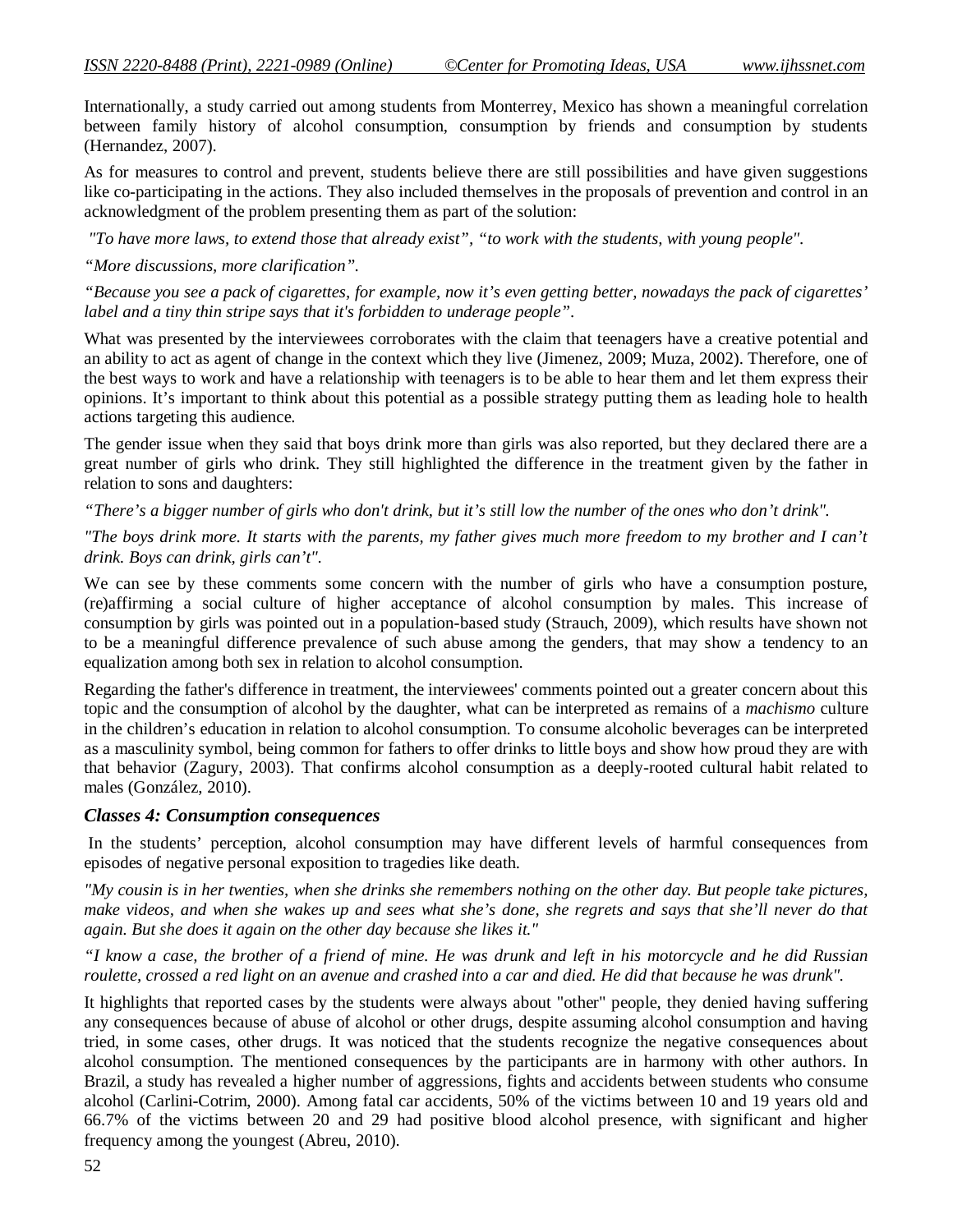The students reported the use of alcohol were twice as likely to have severe accidents and almost there time more to have moderate accidents (Moreira, 2008). Although students can also make a moral assessment of the excessive use of alcohol with results show that drinking and driving, aggression and theft are considered the least acceptable behaviors (Cruz, 2009).

In 2001 in the United States, the alcohol consumption was responsible for about 75.000 deaths and 2,3 million potential life years were lost (about 30 life years lost for each death)<sup>(35)</sup>. In Europe, the mainly cause of young people's death in 1999 was assigned to external causes related to alcohol consumption (WHO, 2001). In Brazil, 15.8% of students who have suffered some sort of accident reported having been drunk before the event, confirming the relationship between alcohol consumption and occurrence of diseases to health (Carlini-Cotrim, 2000).

# *Classes 5: Preventing and Controlling Perspectives*

Students' perspectives about preventing and controlling the consumption of psychoactive substances by scholars. It was stated the following in relation to the students' expectations about possible measures to prevent alcohol consumption:

*"Nothing can be done, I think nothing would work, even the father allows, who will forbid? Public health and educational politics aren't worthy, it's not worthy, and any effort it's done won't decrease almost anything".*

*"But I think nobody will stop. Everything they'll try to do to change this concept won't work because it's already established among young people today".*

The comments from private school students were a lot different from those given by public school students:

*"Talking, just like you're doing, going to schools, talking about why forbidding isn't the solution, to have lectures, taking to parents, an open conversation between parents and children, dialoguing, sitting and talking, explaining".* 

The analysis from the statements above reflects about a point of view of private schools students that alcohol consumption is already part of a culture without possibilities of change, showing a lack of hope. This posture can be interpreted as an acceptance to alcohol consumption in festivities situations in family and social environments, portraying the reality lived by these students and (re)affirming the cultural acceptance of alcohol consumption by the society, and/or financial availability to purchase. It can also demonstrate the lack of perception or the non valuation of negative consequences of this habit (Gil-Lacruz, 2010).

The position shown by private school teenagers about alcohol consumption may favor the adoption of risk behaviors which contribute to a bigger exposure to situations that result in morbidity or mortality of this audience. The consumption of alcoholic beverages, noticed as something natural at this period of life, may follow the teenager and favor dependence in adulthood with significative consequences in the individual, familiar and social levels, as the early beginning of alcohol consumption can predict the development of an abusive consume behavior and/or dependence in adulthood (Pitkänen, 2005).

On the other hand, public school students believe in the possibility of preventive measures and they made relevant suggestions supported by literature. Despite the omens of context which these students are inserted in, they demonstrated hope and positive expectations regarding the adolescents and young adults' behavior and they included themselves to promote health and prevent the consumption of alcohol and other psychoactive substances. This difference of perspective noticed in the two groups can be related to the socioeconomic level of both classes (Gil-Lacruz, 2010). Other studies has been demonstrate differences in profile of drugs or alcohol use among private and public schools (Faria-Filho, 2014; Paiva, 2015).

The schools need to assume their function in promote the prevention of drugs use. Their role had been described in literature (Silva, 2016). However actions devoted to teacher needs be implemented once teachers understand they are in disadvantage regarding the State, family and society responsibilities on the matter (Curdier, 2016) and sometimes the social representations were characterized by a stigmatizing vision of adolescence and alcohol (Araldi, 2012). Know the feelings of the students can be an initial step in this change.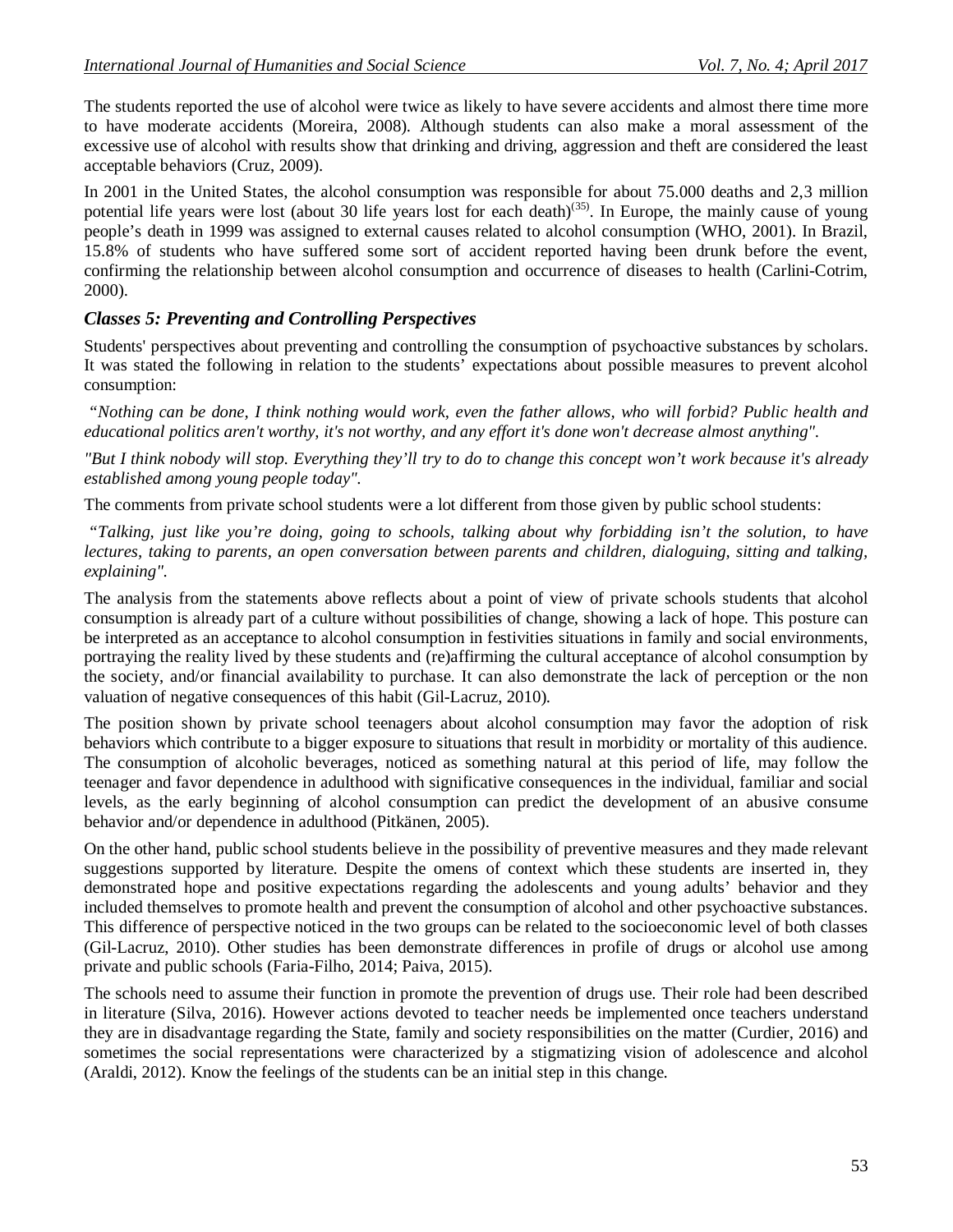# *Conclusion*

The interviewees' reports show a perception the students have about the consumption of psychoactive substances. Such perceptions are linked to their experiences with people and domestic and social locations where consumption happens. This consumption happens as a result of reasons arising from the interaction among peers, the need to assert them in the adult world and to establish a relationship with others and the opposite sex. Although such consumption can be notice as something negative, harmful and with potentially serious consequences, the motivations seem to overcome the fear of risks known and reported by the group.

Family structure is recognized as essential to control and encourage the consumption of such substances, being highlighted as key element in this ambiguity process of control and encouragement. It is clear that teenagers have a perception of family support as something able to interfere in their attitude, behavior and relationship with drugs, especially alcohol.

In a general analysis of the panorama above, some suggestions may be relevant. In what refers the control, it's suggested a severity with the law's applicability which forbids the purchase and sale of alcoholic beverages by and for minors, it should be thought as a part of strategies to control and prevent the use or abuse of alcoholic beverages by minors.

We evidenced the need to discuss the reformulation and compliance of laws regarding the publicity and sale of alcoholic products as well as a way to broadcast such advertisements, including an effective participation of teenagers and young adults as members on discussion.

Family, reported by the teenagers as key element, must be included in the public policies to prevention and control as an active part of the process as well as a multisetorial inclusion as schools, health professionals, media, government, church and the whole society.

### *Study's Limitation*

The fact that this study was carried out in a school environment excludes students who have dropped out of school especially because the consumption of alcohol or psychoactive substances was a limitation. The study was carried out in a single city which limits the results generalization for Brazil. It wasn't possible to use any kind of randomly selection of private schools once among all invited schools only one decided to participate impairing some discussions and generalizations.

### *References*

- Abreu, A. M. M., Lima, J. M. B., Matos, L. N., & Pillon, S. C. (2010). Uso de álcool em vítimas de acidentes de trânsito: estudo do nível de alcoolemia. Rev. Latino-Am. Enfermagem, 18, 513-20.
- Alceste, R. M. (1990). Une méthodologie d´analyse des données textuelles et une application: Aurélia de G de Nerval. Bulletin de méthologie sociologique, France, 28, 24-54.
- Araldi, J. C., Njaine, K., Oliveira, M. C., & Ghizoni, A. C. (2012). Teachers' social representations of abusive use of alcohol and other drugs during adolescence: repercussions on preventive actions in schools. Interface - Comunic., Saude, Educ., 16, 40, 135-46.
- Bardin, L. (2011). Análise de conteúdo. (70ª ed.). São Paulo: Edições.
- Brasil, Lei nº 9.294/1996, de 15 de julho de 1996. (1996). Dispõe sobre as restrições ao uso e à propaganda de produtos fumígeros, bebidas alcoólicas, medicamentos, terapias e defensivos agrícolas, nos termos do § 4° do art. 220 da Constituição Federal. Diário Oficial da União 16 jul 1996. [On Line]. Disponível: http://www.planalto.gov.br/ccivil\_03/leis/l9294.htm. (20 de Julho de 2014).
- Brasil, Ministério da Saúde. (2004). A política do Ministério da Saúde para a atenção integral a usuários de álcool e outras drogas. Brasília-DF.
- Brusamarello, T., Sureki, M., Borrile, D., Roehrs, H., & Maftum, M. A. (2008). Consumo de Drogas: Concepções de Familiares de Estudantes em Idade Escolar. SMAD, 4, 1, 03.
- Carlini-Cotrim, B., Gazal-Carvalho, C., & Gouveia, N. (2000). Comportamentos de saúde entre Jovens estudantes das redes pública e privada da área metropolitana do Estado de São Paulo. Rev Saúde Pública, 34, 6, 636- 45.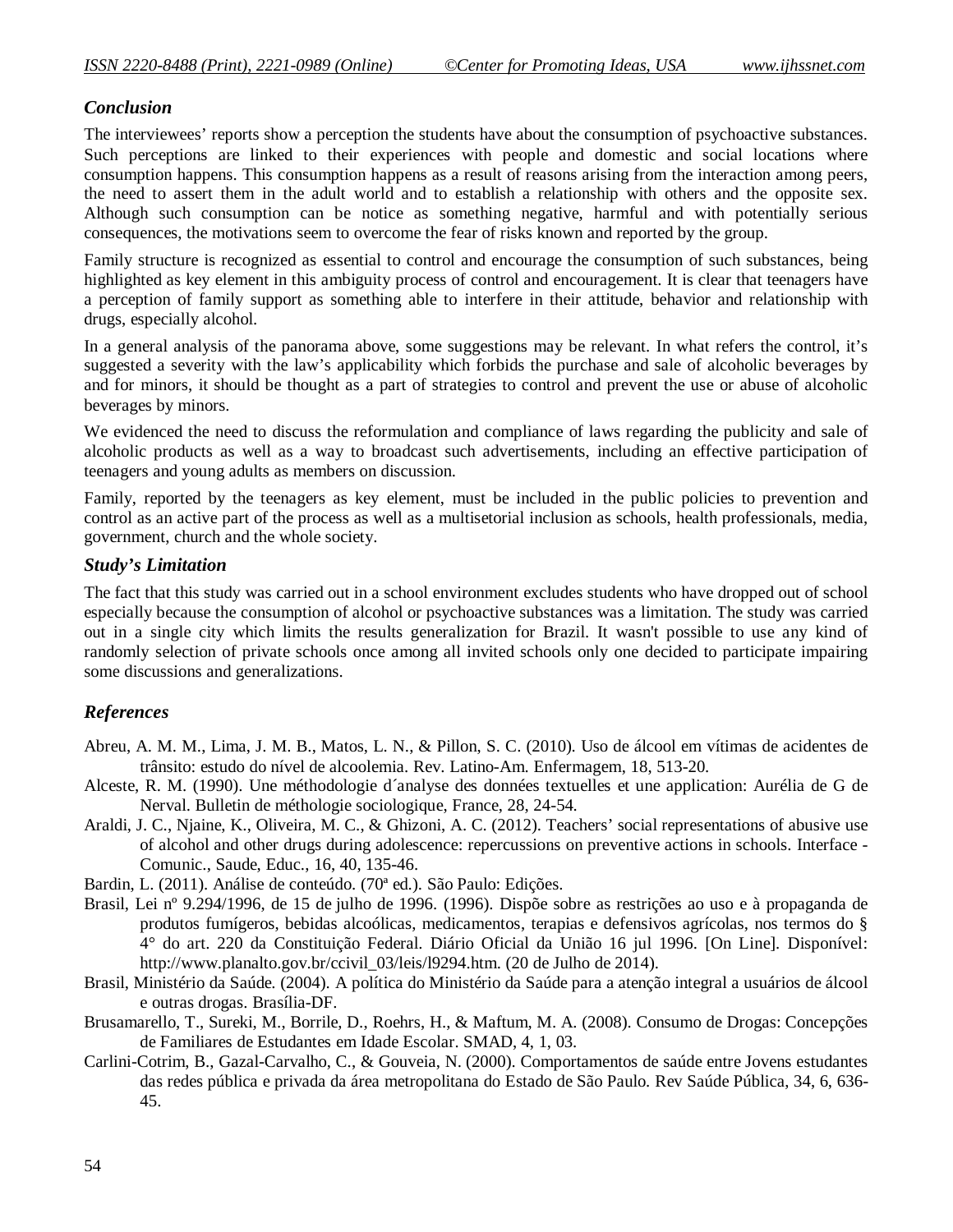- Cerqueira, G. S., Lucena, C. T., Gomes, A. T. M., Freitas, A. P. F., Rocha, N. F. M., & Mariz, S. R. (2011). Consumo de Álcool entre Estudantes de uma Escola Pública da Cidade de Cajazeiras, PB. SMAD, Rev. Eletrônica Saúde Mental Álcool Drog., 7, 1, 18-24.
- Cordeiro, I. L. S., Silva, D. M. A., & Vecchia, M. D. (2016). A escola diante do aluno que faz uso de álcool e drogas: O que dizem os professores?. Pesquisas e Práticas Psicossociais. 11, 2, 356-368,
- Cruz, L. A. N., Martins, R. A., & Teixeira, P. S. (2009). Julgamento Sócio-Moral entre Estudantes que Fazem Uso de Bebidas Alcoólicas: Aceitabilidade, Categorias de Justificação e Jurisdição de Autoridade. SMAD, 5, 2, 02.
- De Micheli, D., & Formigoni, M. L. O. S. (2002). Are reasons for the first use of drugs and family circumstances predictors of future use patterns? Addictive Behaviors, 27, 1, 87-100.
- Ellickson, P. L., Collin, R. L., Hambarsoomians, K., & McCaffrey, D. F. (2005). Does alcohol advertising promote adolescent drinking? Results from a longitudinal assessment. Addicition, 100, 2, 235-46.
- Faria Filho, E. A. (2014). Perfil do Consumo de Álcool e Drogas Ilícitas entre Adolescentes Escolares de uma Capital Brasileira. SMAD, Rev. Eletrônica Saúde Mental Álcool Drog., 10, 2, 78-84.
- Ferreira, M. A., Alvim, N. A. T., Teixeira, M. L. O., & Veloso, R. C. (2007). Saberes de adolescentes: estilo de vida e cuidado à saúde. Texto Contexto Enferm. 16, 2, 217-24.
- Gil-Lacruz, A. I., & Gil-Lacruz, M. (2010). Subjective valoration of risk perception and alcohol consumption among Spanish students. Salud Mental, 33, 309-316.
- González, J. R., Lomas, M. M., García, J., Pascualvaca, J., Guardado, M. J., Muñoz, B., Guerra, A. C., & Vallejo, E. L. (2010). Conductas de salud en inmigrantes latinoamericanos adultos del Distrito Macarena de Sevilla (España). Invest Educ Enferm., 28, 3, 384-95.
- Hernandez, R. L., & Gonzalez, M. E. V. (2007). Consumo de alcohol en estudiantes en relación con el consumo familiar y de los amigos. Psicologia y Salud enero-junio, 17, 1, 17-23.
- IBGE Instituto Brasileiro de Geografia e Estatística. (2010). Dados Sóciodemográficos da Cidade de Uberlândia. [On Line]. Disponível em <www.ibge.org.br>. (10 de março de 2011).
- Jimenez, M. V. M., Bernal, A. O., Ruiz, C. S., Díaz, J. F. R., & Martin, J. P. (2009). Efectos diferenciales sobre las actitudes ante la experimentación con alcohol y la percepción de riesgo en adolescentes españoles consumidores de cannabis y alcohol. Salud Mental, 31, 125-138.
- Knobel, M. (1992). A síndrome da adolescência normal. In: Aberastury A. Adolescencia normal: um enfoque psicanalítico. (10a ed.). Porto Alegre: Artes Médicas, (Capítulo 2).
- Martins, R. A., Cruz, L. A. N., Teixeira, P. S., & Manzato, A. J. (2008). Padrão de Consumo de Álcool entre Estudantes do Ensino Médio de uma Cidade do Interior do Estado de São Paulo. SMAD., , Rev. Eletrônica Saúde Mental Álcool Drog., 4, 1, 04.
- Mora-Rios, J., & Natera, G. (2001). Expectativas, consumo de alcohol y problemas asociados em Estudiantes universitários de la ciudad de México. Salud pública de México, 43, 2, 89-96.
- Morales, G. A., Galera, S. A. F., Reyes, A. T., Aguila, S. R. G., Avila, M. L., & Castillo, F. A. M. (2017). Risk factors for alcohol consumption in adolescents students. SMAD, Rev. Eletrônica Saúde Mental Álcool Drog., 13, 1, 22-29.
- Moreira, T. C., Belmonte, E. L., Vieira, F. R., Noto, A. N., Ferigolo, M., & Barros, H. M. T. (2008). Community violence and alcohol abuse among adolescents: a sex comparison. J Pediatr 84, 3, 244-250.
- Muza, G. M., & Costa, M. P. (2002). Elementos para a elaboração de um projeto de promoção à saúde e desenvolvimento dos adolescentes – o olhar dos adolescentes. Cad. Saúde Pública, 18, 1, 321-328.
- Oliveira, M. R., & Luis, M. A. V. (2005). Factores de riesgo para el consumo de alcohol em escolares de 10 a 18 años, de establecimientos educativos fiscales en la ciudad de La Paz - Bolivia (2003 - 2004). Ribeirão Preto: Rev. Latino-Am Enfermagem, 13, 880-87.
- OMS Organización Mundial de la Salud en el Mundo. (2005). Problemas de salud pública causados por el uso nocivo del alcohol. La 58ª Asamblea Mundial de la Salud. Ginebra.
- Paiva, P. C. P., Paiva, H. N., Lamounier, J. A., Ferreira, E. F., César, C. A. S., & Zarzar, P. M. (2015). Consumo de álcool em binge por adolescentes escolares de 12 anos de idade e sua associação com sexo, condição socioeconômica e consumo de álcool por melhores amigos e familiares. Ciência & Saúde Coletiva, 20, 11, 3427-3435.